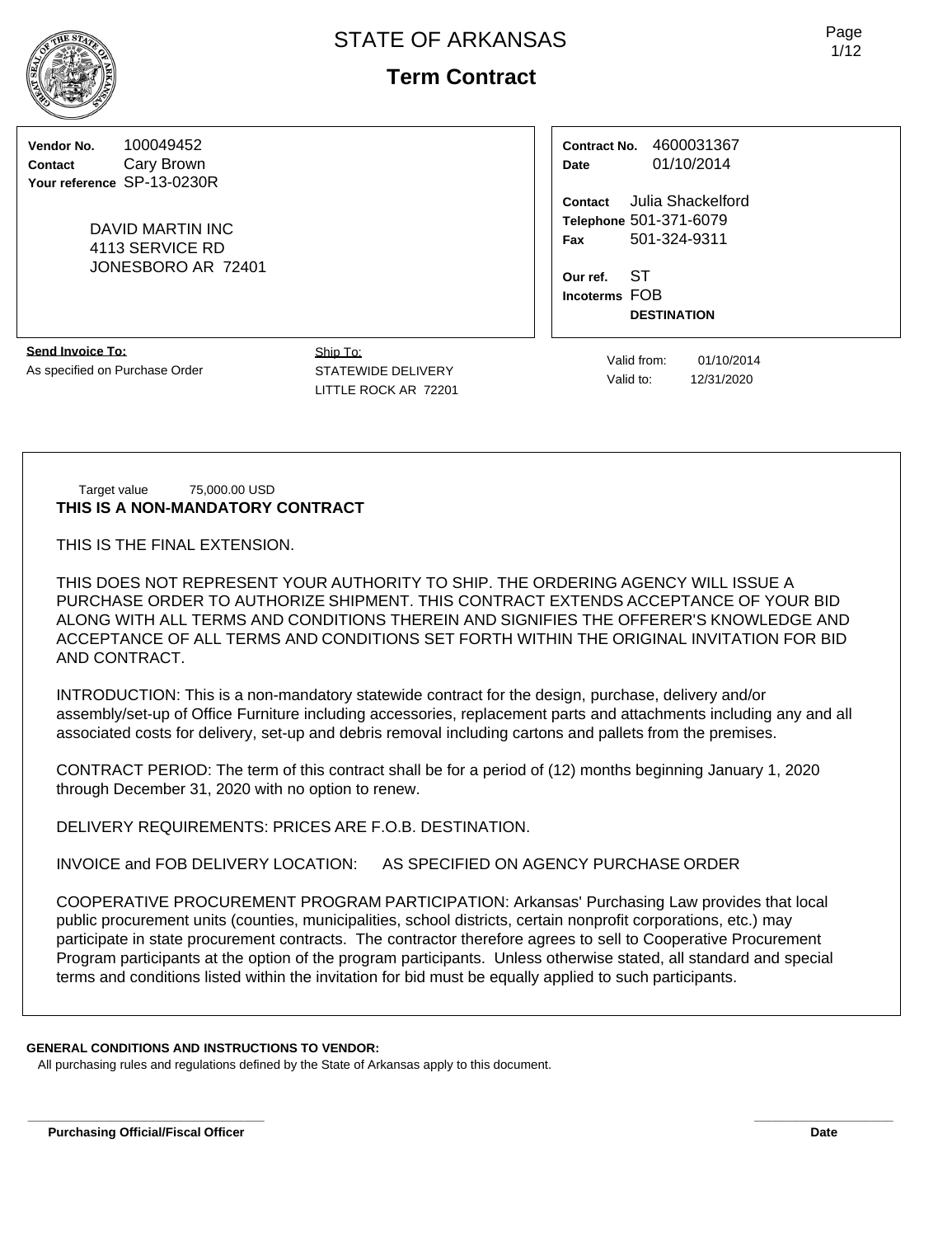

**Vendor No.** 100049452 **Contact** Cary Brown **Your reference** SP-13-0230R **Contract No.** 4600031367 **Date** 01/10/2014 **Our reference** ST

| Item | <b>Material/Description</b>                         | <b>Target QtyUM</b> |          | <b>Unit Price</b> | <b>Amount</b> |
|------|-----------------------------------------------------|---------------------|----------|-------------------|---------------|
| 0001 | 10131663<br>TABLE SCHOOL CAFETERIA                  | 2,000.00            | Lump Sum | 1.00              | \$2,000.00    |
| 0002 | 10131672<br><b>CHAIR CAFETERIA</b>                  | 2,000.00            | Lump Sum | 1.00              | \$2,000.00    |
| 0003 | 10131666<br>SHELVING FILING HIGH DENSITY            | 2,000.00            | Lump Sum | 1.00              | \$2,000.00    |
| 0004 | 10131667<br>FILING LATERAL/VERTICAL                 | 2,000.00            | Lump Sum | 1.00              | \$2,000.00    |
| 0005 | 10131668<br>FILING MOVABLE ISLE/ROTARY              | 2,000.00            | Lump Sum | 1.00              | \$2,000.00    |
| 0006 | 10131676<br>ACCESSORIES FREESTANDING CASEGOODS      | 2,000.00            | Lump Sum | 1.00              | \$2,000.00    |
| 0007 | 10131677<br>DESK FREESTANDING CASEGOODS             | 5,000.00            | Lump Sum | 1.00              | \$5,000.00    |
| 0008 | 10131678<br>SHELVING FREESTANDING CASEGOODS         | 2,000.00            | Lump Sum | 1.00              | \$2,000.00    |
| 0009 | 10131679<br>TABLE FREESTANDING CASEGOODS CONF/TRAIN | 2,000.00            | Lump Sum | 1.00              | \$2,000.00    |
| 0010 | 10131669<br>SHELVING/BOOK CARTS LIBRARY             | 2,000.00            | Lump Sum | 1.00              | \$2,000.00    |
| 0011 | 10131670<br><b>CARREL STUDY LIBRARY</b>             | 2,000.00            | Lump Sum | 1.00              | \$2,000.00    |
| 0012 | 10131671<br><b>TABLE/CHAIR LIBRARY</b>              | 2,000.00            | Lump Sum | 1.00              | \$2,000.00    |
| 0013 | 10131673<br>ACCESSORIES LOUNGE/RECEPTION            | 2,000.00            | Lump Sum | 1.00              | \$2,000.00    |
| 0014 | 10131674<br>SEATING LOUNGE/RECEPTION                | 5,500.00            | Lump Sum | 1.00              | \$5,500.00    |

**GENERAL CONDITIONS AND INSTRUCTIONS TO VENDOR:**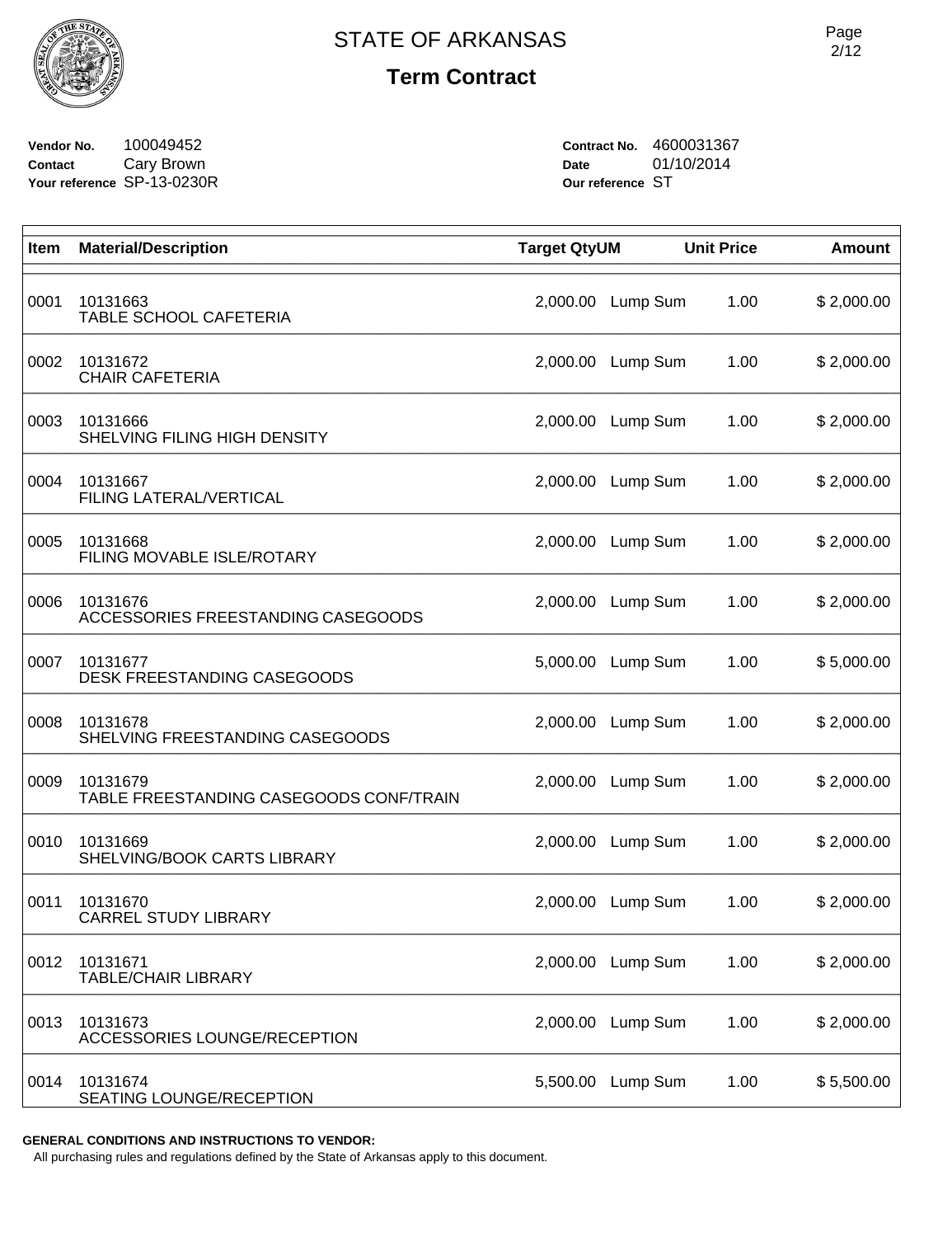

**Vendor No.** 100049452 **Contact** Cary Brown **Your reference** SP-13-0230R **Contract No.** 4600031367 **Date** 01/10/2014 **Our reference** ST

| <b>Item</b> | <b>Material/Description</b>                     | <b>Target QtyUM</b> |          | <b>Unit Price</b> | Amount     |
|-------------|-------------------------------------------------|---------------------|----------|-------------------|------------|
| 0015        | 10131675<br>TABLE LOUNGE/RECEPTION              | 5,500.00            | Lump Sum | 1.00              | \$5,500.00 |
| 0016        | 10131629<br>DESK SCHOOL ADMIN/TEACHER           | 5,500.00            | Lump Sum | 1.00              | \$5,500.00 |
| 0017        | 10131665<br><b>SEATING SCHOOL</b>               | 5,500.00            | Lump Sum | 1.00              | \$5,500.00 |
| 0018        | 10131680<br><b>SEATING ERGO/TASK</b>            | 5,500.00            | Lump Sum | 1.00              | \$5,500.00 |
| 0019        | 10131681<br><b>SEATING EXECUTIVE/MANAGEMENT</b> | 5,500.00            | Lump Sum | 1.00              | \$5,500.00 |
| 0020        | 10131683<br><b>SEATING SIDE/STACK</b>           | 5,500.00            | Lump Sum | 1.00              | \$5,500.00 |
| 0021        | 10131689<br>DESKING OPEN PLAN MODULAR SYSTEMS   | 5,500.00            | Lump Sum | 1.00              | \$5,500.00 |
| 0022        | 10131624<br>DESK SPECIALTY TECHNOLOGY SUPPORT   | 2,000.00            | Lump Sum | 1.00              | \$2,000.00 |
|             |                                                 |                     |          |                   |            |

Estimated Net Value **75,000.00** 

## **SECTION 1 - GENERAL INFORMATION**

1.1 INTRODUCTION: This is a non-mandatory statewide contract for the design, purchase, delivery and/or assembly/set-up of Office Furniture including accessories, replacement parts and attachments including any and all associated costs for delivery, set-up and debris removal including cartons and pallets from the premises.

1.2 COOPERATIVE PURCHASING PROGRAM PARTICIPATION: Arkansas' Purchasing Law provides that local public procurement units (counties, municipalities, school districts, certain nonprofit corporations, etc.) may participate in state purchasing contracts. The contractor therefore agrees to sell to Cooperative Purchasing Program participants at the option of the program participants. Unless otherwise stated, all standard and special terms and conditions listed within the contract must be equally applied to such participants.

1.3 TYPE OF CONTRACT: The contract will be a one (1) year term contract from the date of award. Upon mutual agreement by the contractor and OSP, the contract may be renewed on a year-to-year basis, for up to (six (6)) additional (one year terms) or a portion thereof. In no event shall the total contract term be more than seven (7)

#### **GENERAL CONDITIONS AND INSTRUCTIONS TO VENDOR:**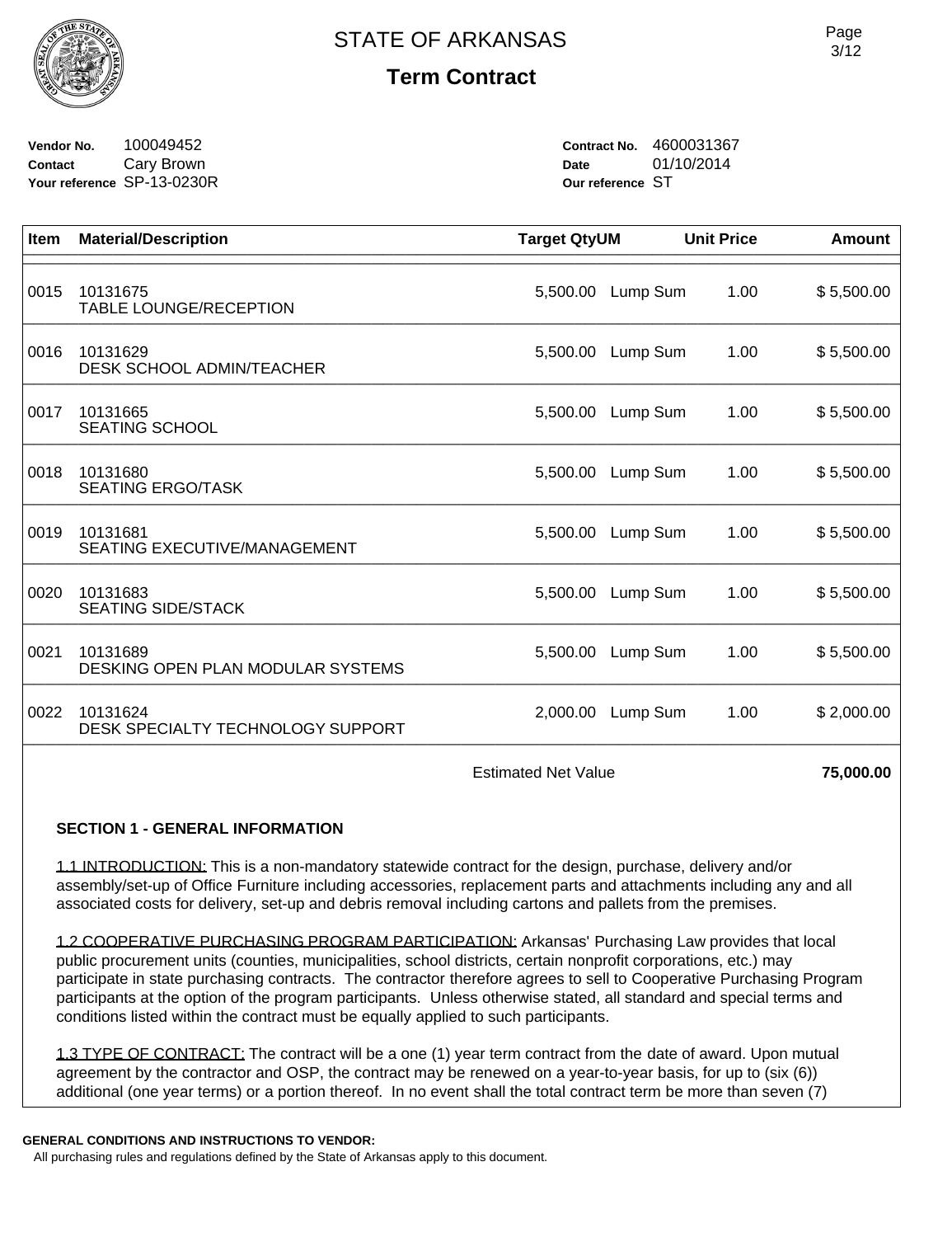Page 4/12

**Vendor No.** 100049452 **Contact** Cary Brown **Your reference** SP-13-0230R **Contract No.** 4600031367 **Date** 01/10/2014 **Our reference** ST

years.

1.4 PAYMENT AND INVOICE PROVISIONS: An itemized invoice addressed to the ordering entity shall reference purchase order number, contract number, quantity, description, list and net unit price. Installation/Labor and any other ancillary charges will be shown as a separate line item on all quotes and invoices.

Payment will be made in accordance with applicable State of Arkansas accounting procedures upon acceptance by the Agency. The State may not be invoiced in advance of delivery and acceptance of any commodity. Payment will be made only after the contractor has successfully satisfied the state agency as to the goods purchased. Contractor should invoice agency by an itemized list of charges. Purchase Order Number and/or Contract Number should be referenced on each invoice.

1.5 RECORD RETENTION: The contractor shall be required to maintain all pertinent financial and accounting records and evidence pertaining to the contract in accordance with generally accepted principles of accounting and other procedures specified by the State of Arkansas. Access will be granted upon request, to State or Federal Government entities or any of their duly authorized representatives.

Financial and accounting records shall be made available, upon request, to the State of Arkansas' designee at any time during the contract period and any extension thereof, and for five (5) years from expiration date and final payment on the contract or extension thereof.

1.6 PRIME CONTRACTOR RESPONSIBILITY: The contractor will be required to assume prime contractor responsibility for the contract and will be the sole point of contact with regard to all commodities, services and support. The prime contractor may delegate facilitation of contract orders to their "Authorized/Certified Dealers" only. This delegation will in no way relieve the contractor of any contractual obligations set forth in this Contract Award.

### 1.7 CONTRACT INFORMATION

- 1. The State of Arkansas may not contract with another party:
	-
	- a. Upon default, to pay all sums to become due under a contract.<br>b. To pay damages, legal expenses or other costs and expenses of any party. To pay damages, legal expenses or other costs and
	- c. To conduct litigation in a place other than Pulaski County, Arkansas
	- d. To agree to any provision of a contract; which violates the laws or constitution of the State of Arkansas.
- 2. A party wishing to contract with the State of Arkansas should:
- a. Remove any language from its contract which grants to it any remedies other than:
	- i. The right to possession.
	- ii. The right to accrued payments.
	- iii. The right to expenses of de-installation.
	- iv. The right to expenses of repair to return the equipment to normal working

order, normal wear and tear excluded.

- v. The right to recover only amounts due at the time of repossession and any unamortized nonrecurring cost as allowed by Arkansas Law.
- b. Include in its contract that the laws of the State of Arkansas govern the contract.

#### **GENERAL CONDITIONS AND INSTRUCTIONS TO VENDOR:**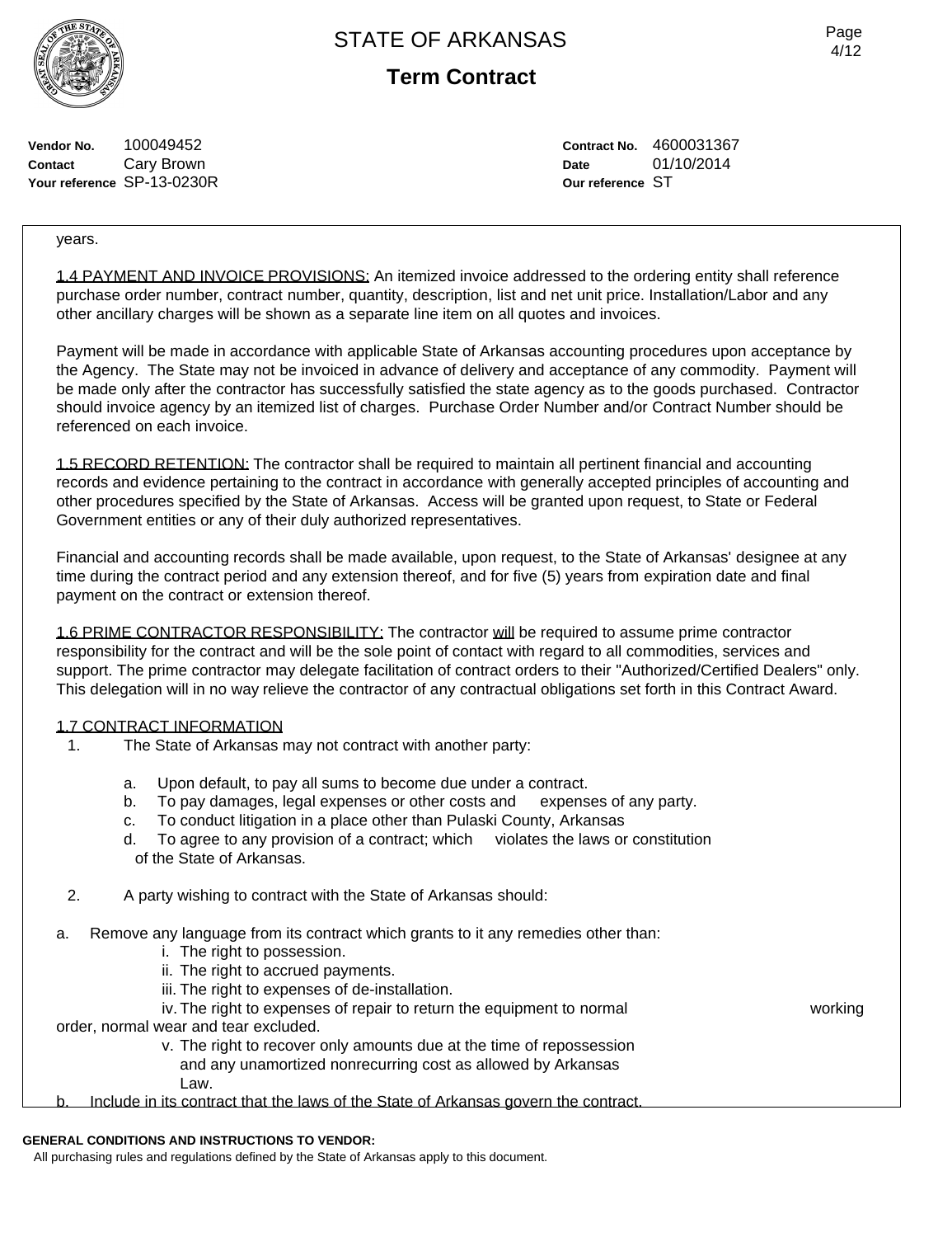**Term Contract**

**Vendor No.** 100049452 **Contact** Cary Brown **Your reference** SP-13-0230R **Contract No.** 4600031367 **Date** 01/10/2014 **Our reference** ST

c. Acknowledge that contracts become effective when awarded by the State Procurement Official.

1.8 CONDITIONS OF CONTRACT: The contractor shall at all times observe and comply with federal and State laws, local laws, ordinances, orders, and regulations existing at the time of or enacted subsequent to the execution of this contract which in any manner affect the completion of the work. The contractor shall indemnify and save harmless the agency and all its officers, representatives, agents, and employees against any claim or liability arising from or based upon the violation of any such law, ordinance, regulation, order or decree by an employee, representative, or subcontractor of the contractor.

1.9 STATEMENT OF LIABILITY: The State will demonstrate reasonable care but shall not be liable in the event of loss, destruction, or theft of contractor-owned items to be delivered or to be used in the installation of deliverables. The contractor is required to retain total liability until the deliverables have been accepted by the "authorized agency official." At no time will the State be responsible for or accept liability for any contractor-owned items.

1.10 AWARD RESPONSIBILITY: The State Procurement Official will be responsible for award and administration of any resulting contract.

1.11 DELEGATION AND/OR ASSIGNMENT: The contractor shall not assign the contract in whole or in part or any payment arising there from without the prior written consent of the State Procurement Official. The contractor may delegate facilitation of contract orders to their "Authorized/Certified Dealers" only. This delegation will in no way relieve the contractor of any contractual obligations set forth in this Contract Award.

1.12 DISCOUNT CHANGE CLAUSE: The contractor may offer larger discount percentages for products, accessories, replacement parts and attachments at any time during the contract term.

1.13 LENGTH OF PRICE GUARANTEE: Discount percentages shall be firm for the term of the contract.

1.14 DELIVERY: FOB DESTINATION, INSIDE DELIVERY, FREIGHT PAID: Whenever possible, contractors should give the ordering entities 3 working days prior notice of any deliveries and/or installations. Furniture contractors will not be responsible for the removal/moving of existing furnishings unless requested by the ordering entity. Contractors should verify site readiness prior to delivery. All deliveries will be made during normal working hours unless otherwise arranged with the ordering entity. Contractor will communicate any scheduling delays and/or changes immediately. Agencies will not be responsible for any freight damage, concealed or otherwise.

1.15 SPECIAL DELIVERY INSTRUCTIONS: All shipments will be FOB destination (as specified on Ordering Entity Purchase Order).

## **Delivery/Installation Instructions:**

Due to the varying locations and circumstances involved in deliveries and installations, all deliveries and installations will be quoted on a project by project basis.

All installation, labor, and or delivery charges must be shown as a separate line item on quotes and invoices.

One of the following delivery methods must be specified on every Agency Purchase Order:

(1) Drop Shipped: Off loaded by carrier to an Agency loading dock or designated area. There will be no charge to the ordering Agency for this delivery method.

### **GENERAL CONDITIONS AND INSTRUCTIONS TO VENDOR:**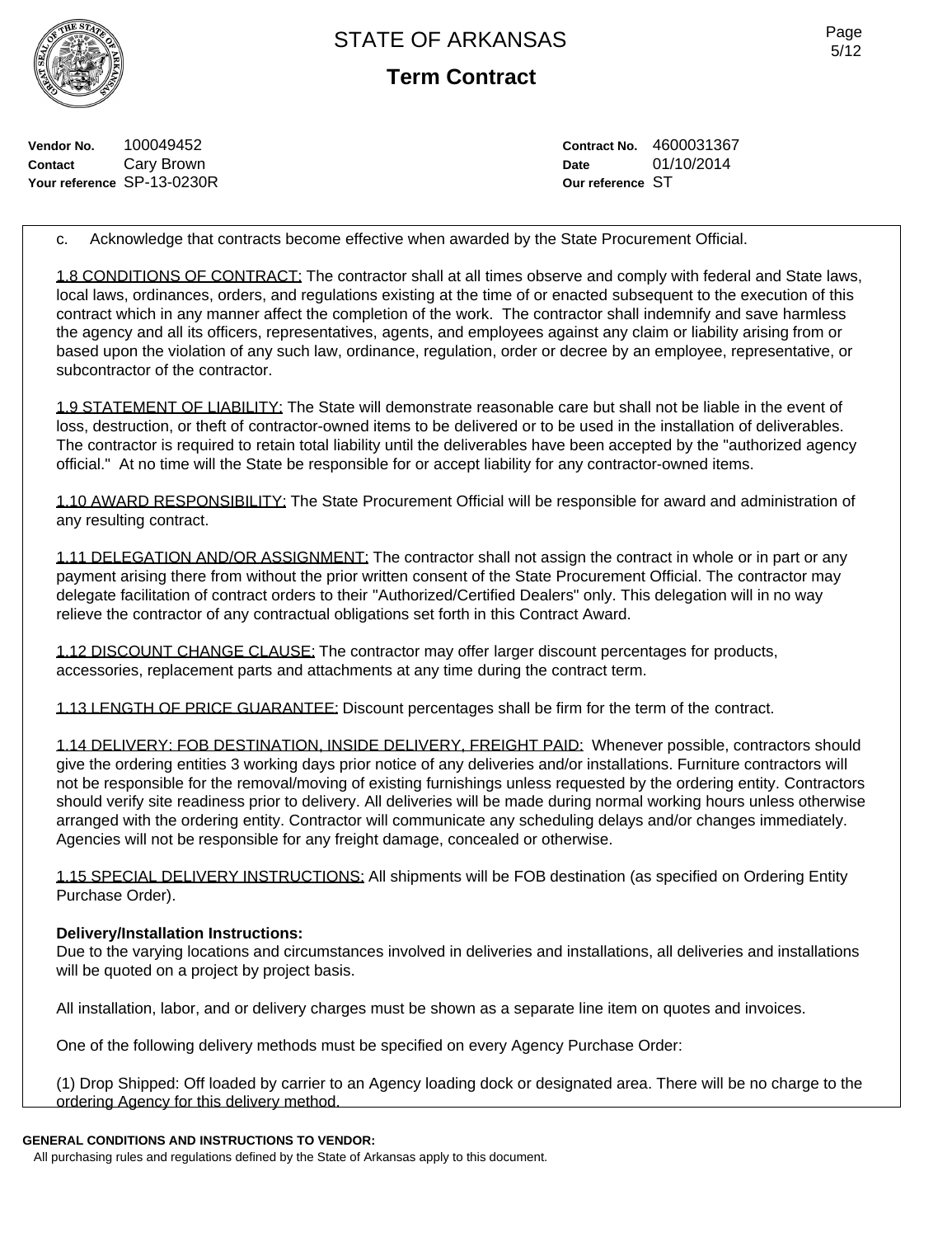**Vendor No.** 100049452 **Contact** Cary Brown **Your reference** SP-13-0230R

# **Term Contract**

**Contract No.** 4600031367 **Date** 01/10/2014 **Our reference** ST

(2) Inside Delivery: Off loaded, un-boxed/wrapped and placed in pre-determined locations within the building. Contractor will be responsible for the removal of any trash, packaging materials, and cartons associated with the delivery.

(3) Delivered and Installed: Off loaded, and installed. Installation shall include but not limited to; any and all labor, material, and tools necessary to install furniture in accordance with approved plans and specifications and/or the direction of authorized agency personnel. The installation company will be responsible for the removal of any trash, packing material, and cartons associated with their installation.

The contractor/installation company will repair/replace (to the satisfaction of the ordering entity) any damage to the building or its contents that they (the contractor) caused in the course of their work. This includes but is not limited to: walls, floors, floor coverings, ceilings, elevators, doors, doorways, and any existing fixtures and furniture. The agency may withhold payment until repairs are satisfactorily completed.

1.16 ACCEPTANCE STANDARDS: Inspection and acceptance/rejection of products shall be made within thirty (30) days of receipt or upon completion of installation should that installation period extend beyond thirty (30) days. Ordering entity shall have the option to return any products within the thirty (30) days.

Return Requirements: Ordering entity shall coordinate returns with the Contractor. Upon notification by the ordering entity of a duplicate shipment, over-shipment or shipment in poor condition, the products must be promptly removed at the contractor and/or dealer's expense. Ordering entities reserve the right to return products for defects in material and/or workmanship. In the event of product return, the ordering entity reserves the right to accept either a full refund for the returned product or a replacement of the product.

Performance Requirements: The ordering entity reserves the right to inspect and verify that all deliveries are in accordance with specifications, both at the point of delivery and at the point of use. For orders that specify an "authorized party" to receive and inspect deliveries and/or installations, acceptance and inspection procedures must be performed by the "authorized party" to be considered and accepted by the ordering entity. Products inspected at the time of use are subject to refusal and return requirements for issues of quality such as defects in manufacturing and/or workmanship. Products will not be considered accepted by the ordering entity until the installation is complete for the applicable products.

**1.17 CANCELLATION:** In the event the State no longer needs the service or commodity specified in the contract or purchase order due to program changes, changes in laws, rules, or regulations, relocation of offices, or lack of appropriated funding, the State may cancel the contract or purchase order by giving the contractor written notice of such cancellation thirty (30) days prior to the date of cancellation.

# **SECTION 2 - SPECIFIC REQUIREMENTS**

2.1 QUALITY: The items must be in conformance with normal industry standards as specified within this Contract Award.

**2.2 GUIDELINES:** The Office of State Procurement adheres to all guidelines set forth by the State and Federal Government concerning The Americans with Disabilities Act (ADA) as well as all mandated fire codes.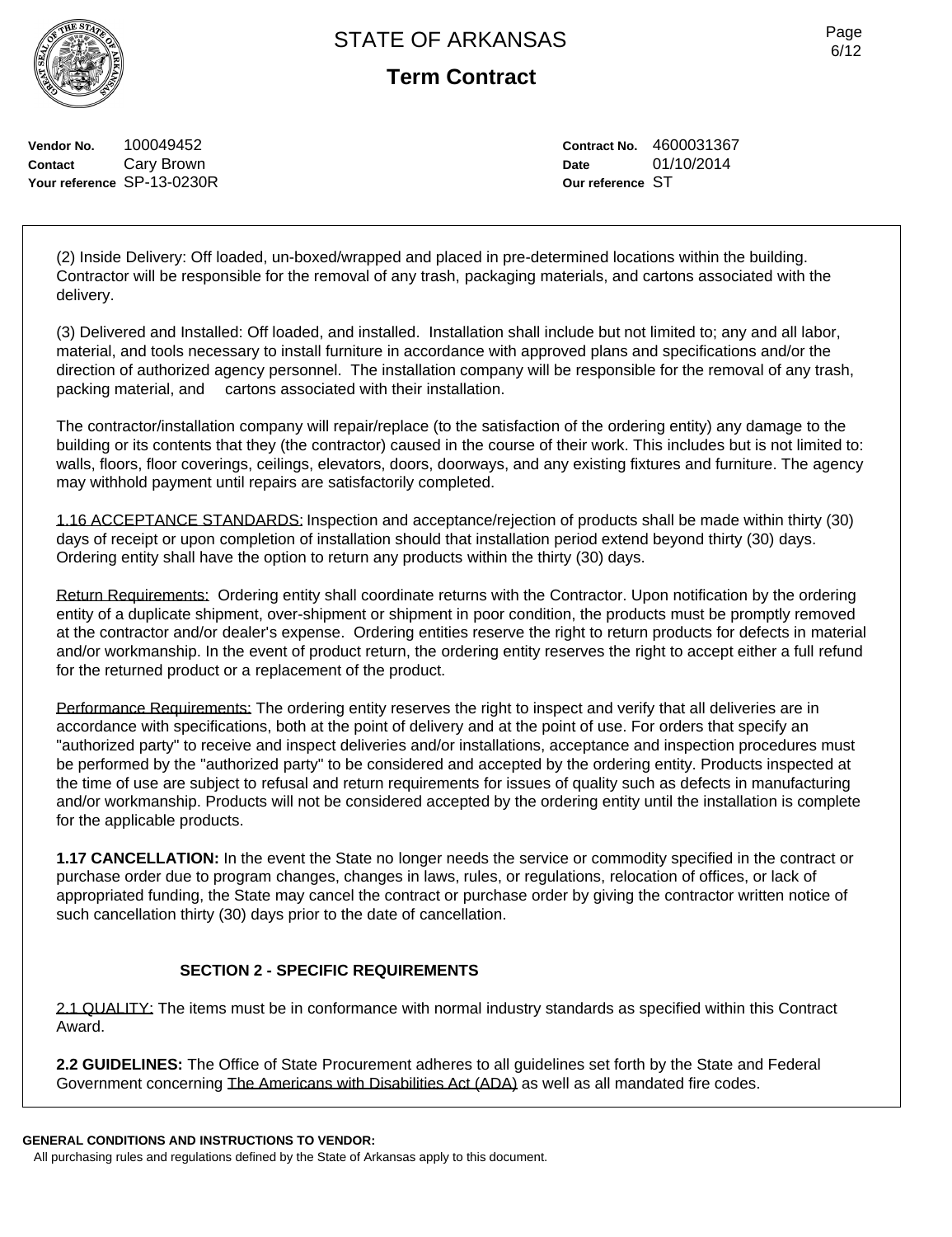

**Term Contract**

**Vendor No.** 100049452 **Contact** Cary Brown **Your reference** SP-13-0230R **Contract No.** 4600031367 **Date** 01/10/2014 **Our reference** ST

2.3 ORDERING PROCEDURE: Orders placed against this contract may be in the form of an agency issued purchase order on an as-required basis. Or an agency may also use the Arkansas State Purchasing Card (P-Card) to purchase furniture.

2.4 QUANTITY BASIS OF CONTRACT - NO GUARANTEED QUANTITIES: The contract established has no guarantee of any specific quantity and the State is obligated only to buy that quantity which is needed by its agencies.

2.5 MINIMUM ORDER QUANTITY: The State makes no commitment to purchase any minimum or maximum quantity, or dollar volume of products from the selected suppliers. Utilization of this agreement will be on an as needed basis by State Agencies and/or Cooperative Participants, Cities, Counties, Schools K-12, Colleges and Universities. The State will award to multiple suppliers; however, the State reserves the right to purchase like and similar products from other suppliers as necessary to meet operational requirements.

Note: Issuance of an award does not guarantee an order.

2.6 reporting requirements: The product manufacturer agrees to provide a yearly sales report to the Office of State Procurement. This report is due on the 15th of July following the year's activity. The report **must** include the total sales of all furniture orders against the contract. The report should include the following: reporting time period, manufacturer/dealer name, furniture category, quantity and dollar value of each item sold, and the name of the purchasing entity.

Note: OSP reserves the right to request a sales report on an as-needed basis.

Email report to: osp-furniture@dfa.arkansas.gov

2.7 FURNITURE CLASSIFICATIONS: Furniture classifications include but not limited to: Cafeteria, Dormitory, Library Shelving and Library Related, Lounge, Systems (Modular), School (Classroom), Freestanding, Seating, Filing Systems and Equipment, and Technology Support.

### 2.8 GENERAL DEFINITION OF PRODUCTS:

### **Item 1: Cafeteria Furniture**

- · Mobile tables on rollers with or without benches or stools.
- · Round and rectangular cafeteria tables without benches or stools.

## **Item 2: Dormitory Furniture**

· Metal, wood, or wood clad metal wardrobes, beds and mattresses, night stands, chest of drawers, and single pedestal dormitory student desks with keyboard or center drawers.

## **Item 3: Library Shelving and Library Related Furniture**

· Cantilever, reversed cantilever, four post library shelving (all of which include mobile shelving), and end panels for covering end of panels.

## **GENERAL CONDITIONS AND INSTRUCTIONS TO VENDOR:**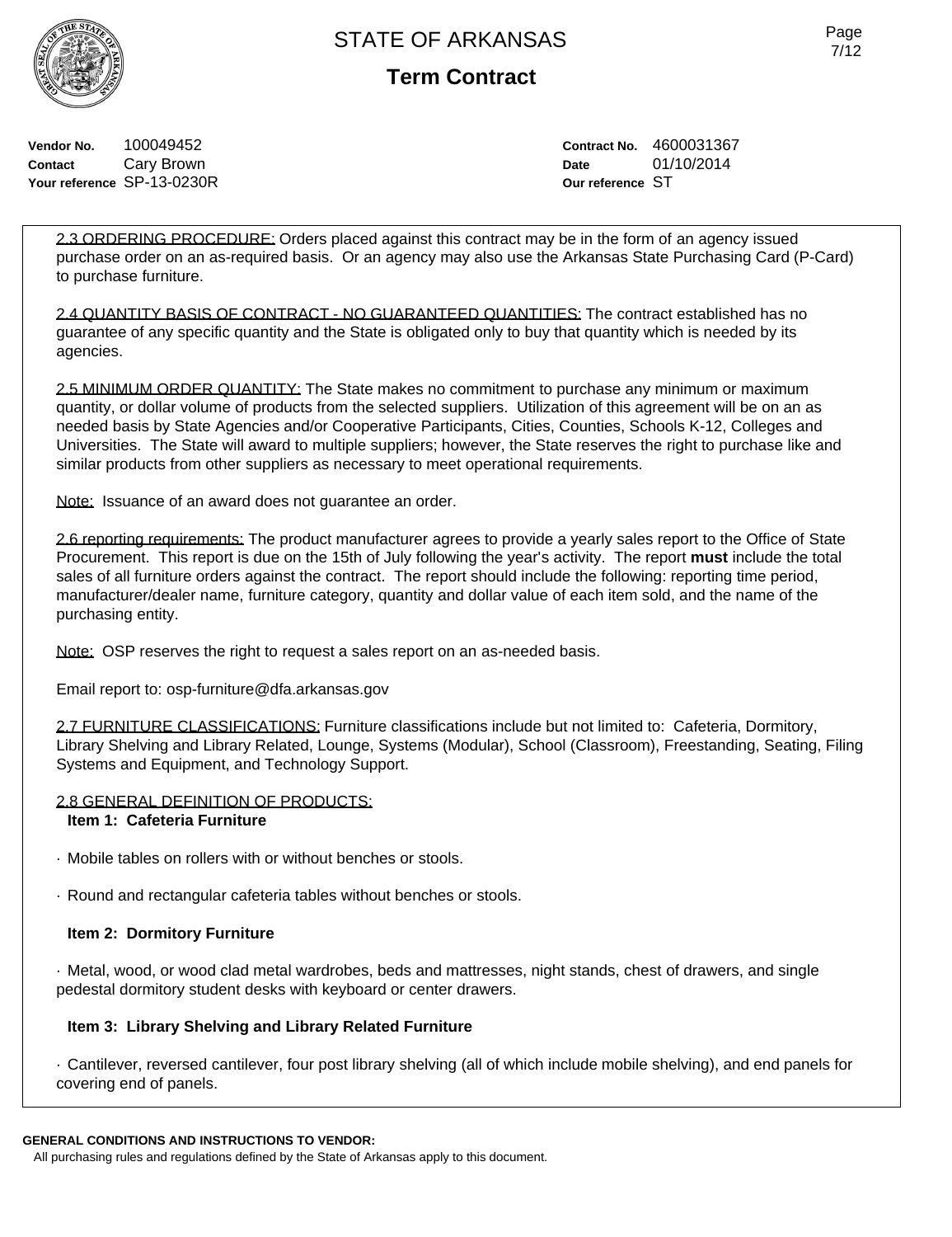

**Vendor No.** 100049452 **Contact** Cary Brown **Your reference** SP-13-0230R **Contract No.** 4600031367 **Date** 01/10/2014 **Our reference** ST

· Library Related Furniture, which includes but not limited to: book trucks, circulation desks, library tables, card catalogs, study carrels, storage cabinets, periodical racks, dictionary stands, and display cases.

## **Item 4: Lounge Furniture**

· Upholstered wood, metal, or rotationally molded lounge seating which includes but not limited to: (lounge chairs, recliners, love seats, sofas, and assemblies and replacements only).

· Complimentary tables, benches, and ottomans for lounge seating. Manufacturers must have lounge seating to match tables, benches and ottomans.

· Upholstered wood or metal multiple seating, ganging seating, and tandem seating.

## **Item 5: Systems Furniture (Modular)**

· A complete and comprehensive catalog of all systems furniture, including modular work stations, lines and accessories.

· Metal, wood or laminate modular furniture, these can include complimentary components such as keyboard drawers, task lights, tack boards, etc. and storage units.

### **Item 6: School Furniture (Classroom)**

- · Student desk, chair desks, tablet arm chairs and stools.
- · Single unit pedestal teacher's desks
- · Study carrels and storage cabinets
- · Stacking chairs, student chairs and folding chairs

· Classroom activity, computer, folding, training tables and accessories, such as, ganging devices, electrical/data components and storage dollies.

### **Item 7: Freestanding/Casegoods Furniture**

- · A complete and comprehensive catalog of all case goods, furniture, (including folding and mobile) desks and tables.
- · Conference room tables, lecterns, media cabinets, storage cabinets and presentation boards

### **Item 8: Seating**

· A complete and comprehensive catalog of chairs, auditorium and general seating.

· Wood, metal or ergonomic seating which may include but limited to: executive, managerial, task, operational, stools, side, occasional, stacking, conference, and theater type seating.

# · Products must meet or exceed ANSI/BIFMA requirements.

## **GENERAL CONDITIONS AND INSTRUCTIONS TO VENDOR:**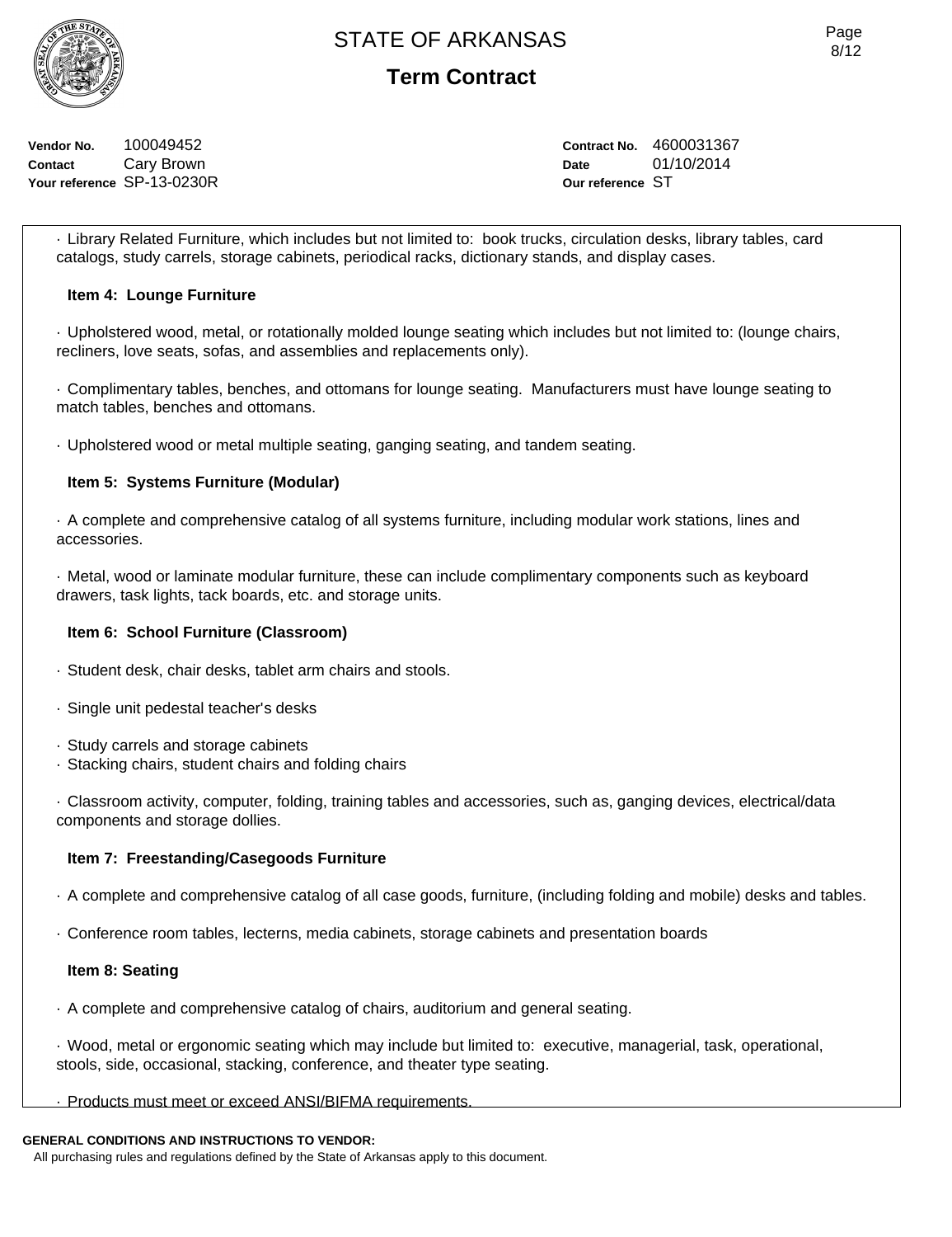**Vendor No.** 100049452 **Contact** Cary Brown **Your reference** SP-13-0230R **Term Contract**

**Contract No.** 4600031367 **Date** 01/10/2014 **Our reference** ST

# **Item 9: Filing Systems and Equipment**

· A complete and comprehensive catalog of filing systems including vertical and lateral files, bookcases, mobile cabinets and freestanding file cabinets.

# **Item 10: Technology Support Furniture**

· A complete and comprehensive catalog of technology support furniture to support technology based learning environments.

**ANY PERMANENT FURNITURE INSTALLATION** for State Agencies as well as requested space alterations, attached fixtures, furnishings and erected additions must have Arkansas Building Authority (ABA) approval if:

- **(a)** The building is owned by ABA and/or
- **(b)** The product and installation exceeds the sum of \$20,000.00.
- (Excluding ABA exempt agencies)

Note: the Americans with Disabilities ACT and the Arkansas *Fire Codes* must be adhered to as set forth by local and federal guidelines by the ordering entity and the contractor.

Codes, Permits, Licenses for Permanent Installation:

The contractor must comply with all State mandatory licensing requirements prior to installation. Questions on licensing requirements should be directed to the State Licensing Board. Contractor must furnish and install all furniture and materials in compliance with all applicable codes, whether local, state, or federal; and that all permits or licenses required for installation will be obtained without cost to the State.

**2.9 PRODUCT MANUFACTURER'S SUPPLIERS:** Only those dealers/distributors listed by the manufacturer will be considered authorized to act on behalf of the Product Manufacturer.

2.10 CONTRACT RENEWAL PERIOD: FURNITURE ADDITIONS/DELETIONS: Contractors wishing to make furniture additions/changes to their contract during the contract period should be aware of the following:

additions/changes will be allowed only once during a contract period. No changes to discount percentages are allowed during this contract period.

Additions/changes must be submitted during the contract renewal period.

When requesting additions and/or changes; contractor shall submit a request either by letter or via email which shall include a list of all items being proposed for addition and/or change.

Contractor shall submit all required documents supporting any new items.

Product literature for all new items shall also be submitted with the request.

Contractor is responsible for submitting a complete name, address, email address, phone and fax numbers when a new dealer is added.

# **GENERAL CONDITIONS AND INSTRUCTIONS TO VENDOR:**

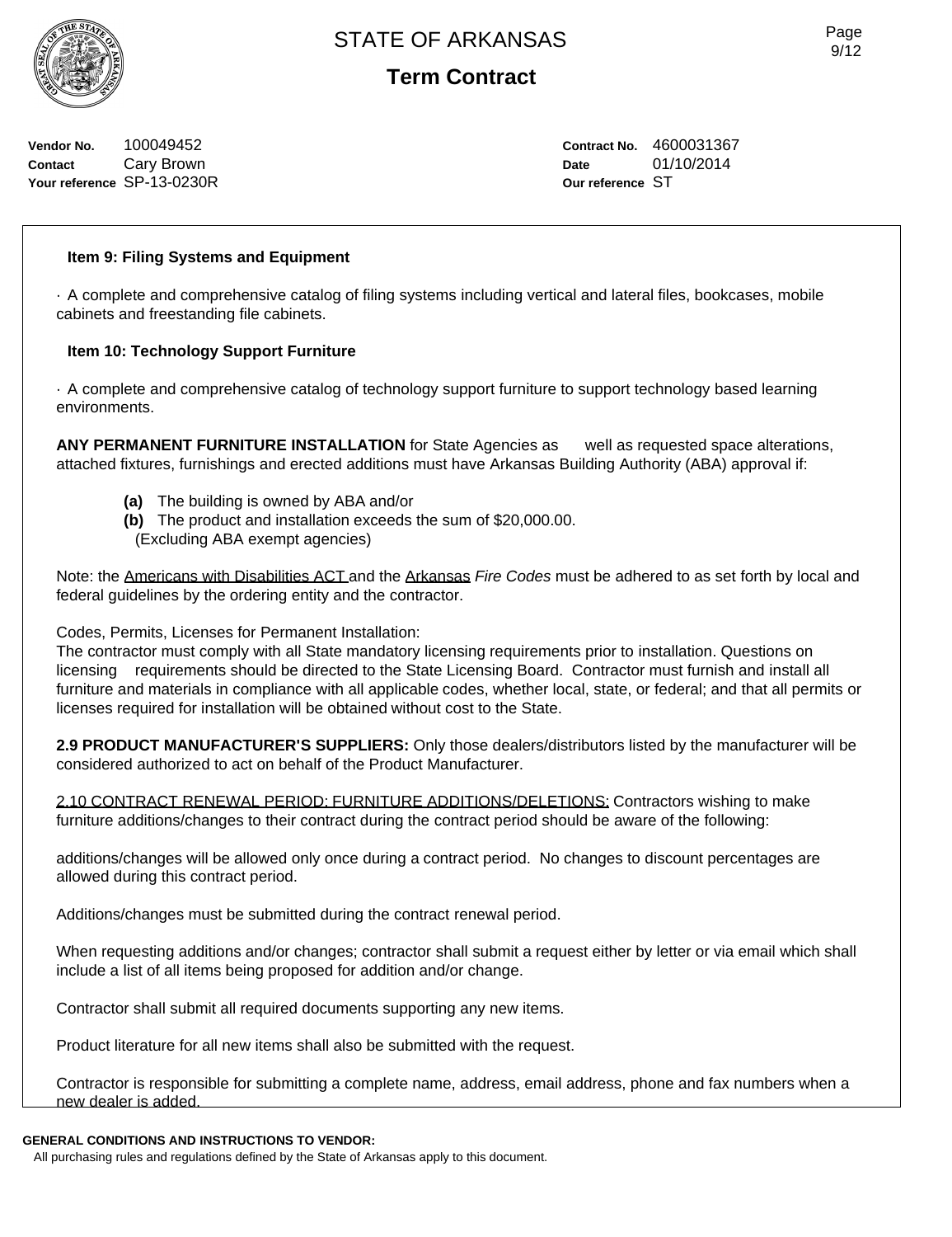Page 10/12

**Vendor No.** 100049452 **Contact** Cary Brown **Your reference** SP-13-0230R **Contract No.** 4600031367 **Date** 01/10/2014 **Our reference** ST

2.11 PRICE LISTS AND PRODUCT INFORMATION: Contractors should provide an electronic version of the proposed price list in an Excel format or pdf on a jump drive. Also provide a dealer list, if applicable in an Excel format with "read and write" capabilities on the same jump drive. No costs or expenses associated with providing this information in the required format shall be charged to the State of Arkansas. At the time of contract renewal contractor will furnish OSP with an updated dealer list and published price list.

2.12 LITERATURE: The manufacturer/dealer shall furnish price lists, catalogs, and description literature upon request by any using entity, and at no cost to the entity.

2.13 SPECIAL PACKAGING: Items shall be packaged and cartoned so as to protect the contents from damage during shipment, handling and storage. Shipping container shall have a label with the following information:

Name of Receiving Agency Agency Purchase Order Number Name of Supplier Item Description of Contents Manufacturer Name Model Name and Number

2.14 WARRANTY: Minimum acceptable warranty will be for a period of one year from the date of product acceptance by the ordering entity. Warranty shall cover defects in material and workmanship and shall cover all costs associated with the repair or replacement of defective items including labor, parts, transportation costs, travel time and expense, and any other costs associated with such repair or replacement.

If anytime during the first (1) year warranty period the product does not perform in accordance to manufacturer's specification, the successful contractor will be notified in writing. The contractor shall pick up the product at the contractor's expense, and replace with product that meets or exceeds prior assembled product. Should product performance remain unacceptable to ordering entity, entity may request a full return of the purchase price (including taxes).

2.15 ORDER CANCELLATION: Users of this contract are advised that orders (all or part) cancelled or returned after acceptance of requested merchandise will be subject to a restocking fee of ten percent (10%) of the invoice amount (not to exceed \$500.00 per order) plus return freight charges. The amount authorized for payment of return freight will, in no instance, be more than original delivery charges documented by carrier. These charges may be applied, at the option of the supplier, to those orders which have been accepted. Orders cancelled prior to shipment or acceptance by ordering entity from the manufacturer will not be assessed charges.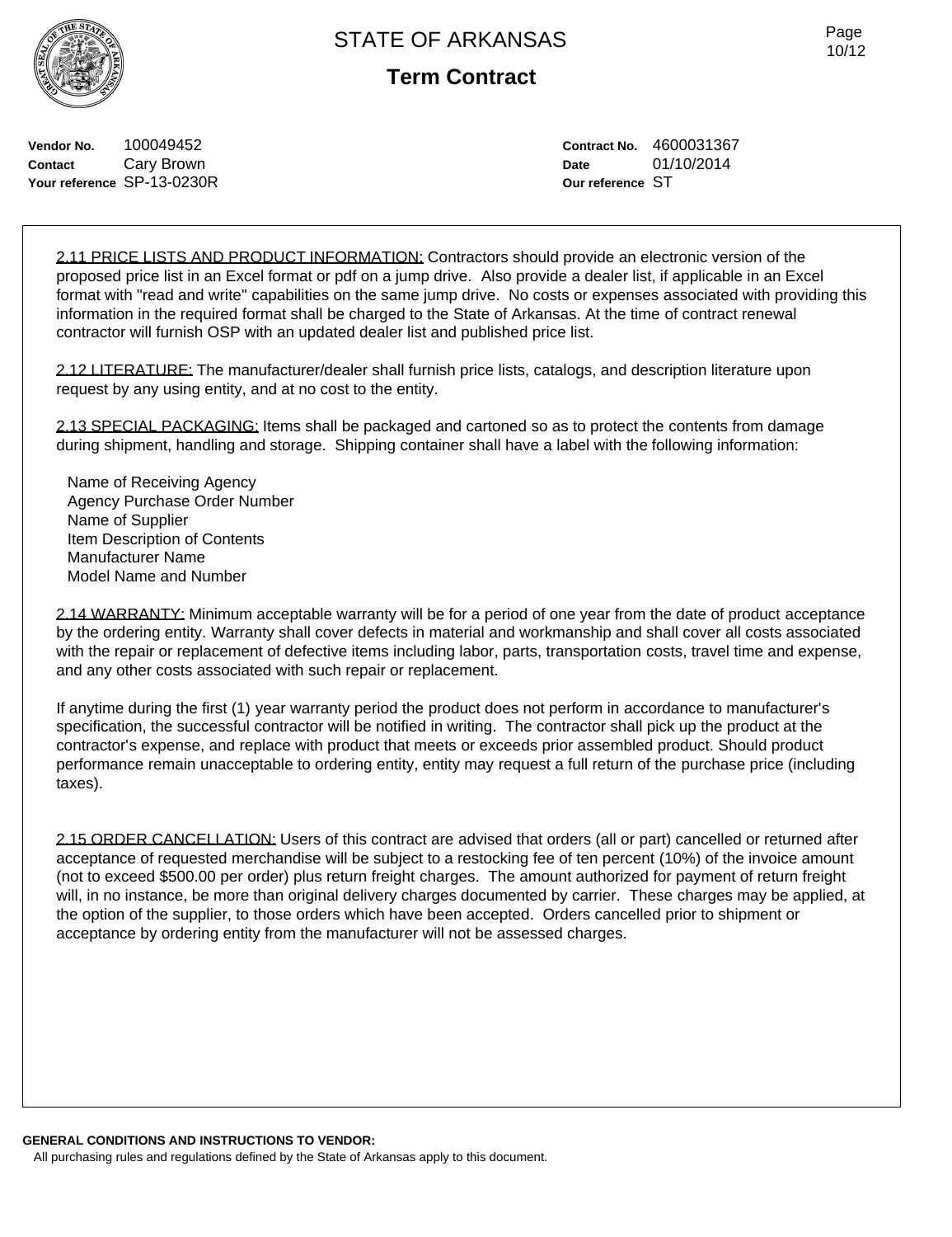**Vendor No.** 100049452 **Contact** Cary Brown **Your reference** SP-13-0230R **Contract No.** 4600031367 **Date** 01/10/2014

**Our reference** ST

### **TERMS AND CONDITIONS**

1. GENERAL: All terms and conditions stated in the invitation for bid govern this contract

2. PRICES: Prices are firm and not subject to escalation, unless otherwise specified in the invitation for bid.

3. DISCOUNTS: All cash discounts offered will be taken if earned.

4. TAXES: Most state agencies must pay state sales tax. Before billing, the contractor should contact the ordering agency to find out if that agency must pay sales tax. Itemize state sales tax when applicable on invoices.

5. BRAND NAME REFERENCES: The contractor guarantees that the commodity delivered is the same as specified in the bid.

6. GUARANTY: All items delivered are to be newly manufactured, in first- class condition, latest model and design, including, where applicable, containers suitable for shipment and storage unless otherwise indicated in the bid invitation. The contractor guarantees that everything furnished hereunder will be free from defects in design, workmanship, and material; that if sold by drawing, sample or specification, it will conform thereto and will serve the function for which furnished. The contractor further guarantees that if the items furnished hereunder are to be installed by the contractor, such items will function properly when installed. The contractor also guarantees that all applicable laws have been complied with relating to construction, packaging, labeling, and registration. The contractor's obligations under this paragraph shall survive for a period of one year from the date of delivery, unless otherwise specified in the invitation for bid.

7. AWARD: This contract award does not authorize shipment. Shipment against this contract is authorized by the receipt of a purchase order from the ordering agency. A written purchase order mailed or otherwise furnished to the contractor results in a binding obligation without further action by either party.

8. DELIVERY: The term of the contract is shown on the face of the contract award. The contractor is required to supply the state's needs during this term. The number of days required to place the commodity in the receiving agency's designated location under normal conditions is also shown. Consistent failure to meet delivery without a valid reason may cause removal from the bidders' list or suspension of eligibility for award.

9. BACK ORDERS OR DELAY IN DELIVERY: Back orders or failure to deliver within the time required may be default of the contract. The contractor must give written notice to the Office of State Procurement and ordering agency of the reason and the expected delivery date. If the reason is not acceptable, the contractor is in default. The Office of State Procurement has the right to extend delivery if reasons appear valid. If the date is not acceptable, the agency may buy elsewhere.

10. DELIVERY REQUIREMENTS: No substitutions or cancellations are permitted without written approval of the Office of State Procurement. Delivery shall be made during agency work hours only, 8:00 a.m. to 4:30 p.m., unless prior approval for other delivery has been obtained from the agency. Packing memoranda shall be enclosed with each shipment.

#### **GENERAL CONDITIONS AND INSTRUCTIONS TO VENDOR:**